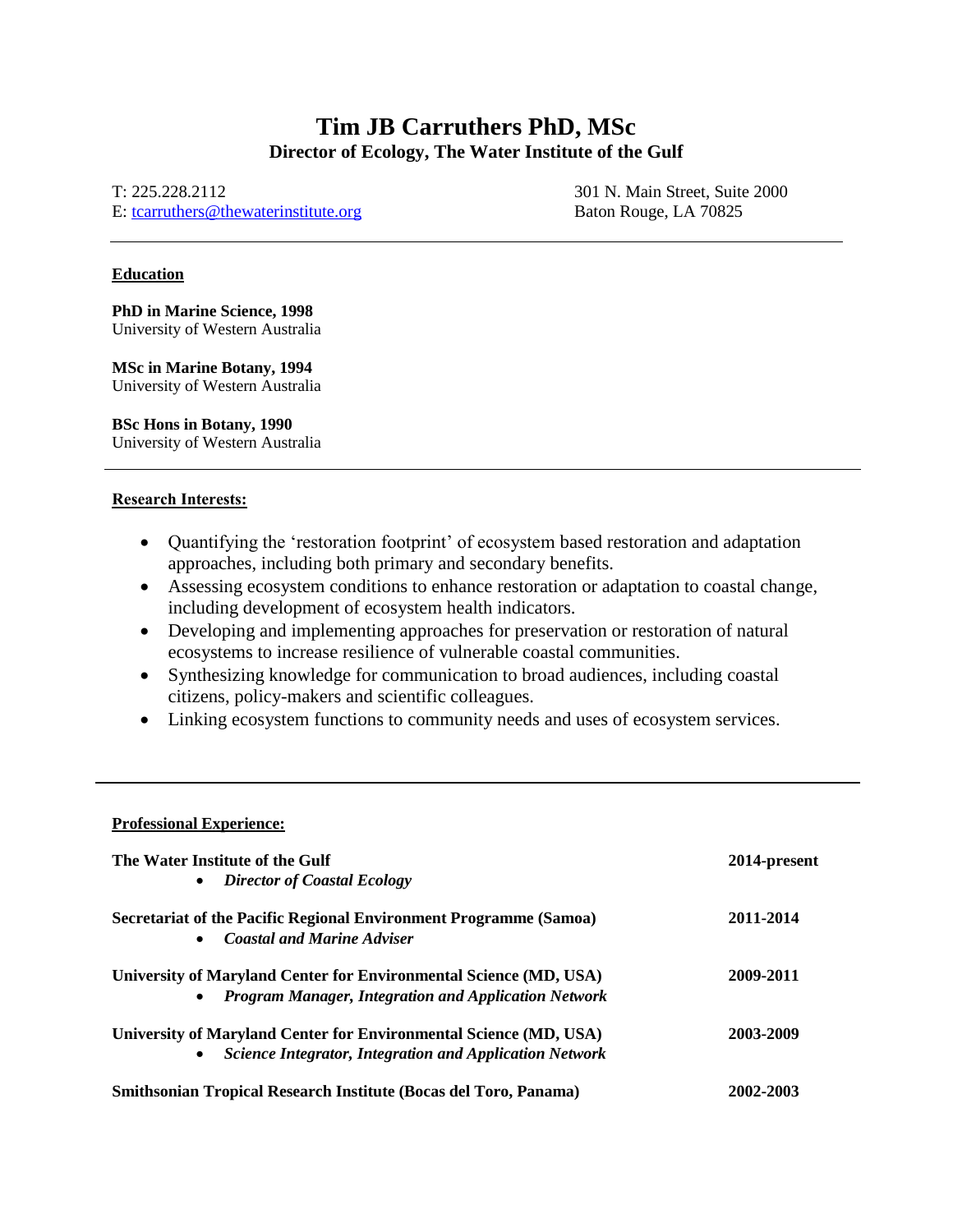| <b>Mellon Post-doctoral Fellow</b>                                                                                                                                                                                                                                                             |           |
|------------------------------------------------------------------------------------------------------------------------------------------------------------------------------------------------------------------------------------------------------------------------------------------------|-----------|
| University of Maryland Center for Environmental Science (MD, USA)<br>Post-doctoral Scholar, Integration and Application Network                                                                                                                                                                | 2001-2002 |
| University of Queensland - (Queensland, Australia)<br><b>Post-doctoral Research Fellow, Marine Botany</b>                                                                                                                                                                                      | 2000-2001 |
| PREVIOUS PROJECTS (2011-2016):<br>2016. National Fish and Wildlife Foundation. The natural classroom: Sustainable restoration and monitoring of<br>Bayou Grosse Tete in Rosedale, through community participation and curricula engagement by the<br>adjacent Starship Program. (US\$ 39,971). |           |
| 2015. Louisiana Seagrant – Synthesis project. Building community resilience through ecosystem based<br>adaptation. (US\$ 49,780).                                                                                                                                                              |           |
| 2015. NOAA Saltonstall-Kennedy. Linking Blue Crab Abundance, Growth and Mortality to Marsh<br>Fragmentation and Submerged Aquatic Vegetation Cover. (US\$ 283,578).                                                                                                                            |           |
| 2015. National Academy of Science - Gulf Research Program. Assessing long term linkages between<br>development of oil and gas industry related coastal infrastructure, human wellbeing and ecosystem<br>function in coastal Louisiana. (US\$ 129,000).                                         |           |
| 2013. International Climate Initiative. Ecosystem based adaptation for sustainability of Pacific Island Peoples,<br>in Fiji, Vanuatu and Solomon Islands. (Euros 5,000,000)                                                                                                                    |           |
| 2013. United Nations Environment Programme (UNEP). Watershed cost benefit analysis of climate change<br>adaptation options, and development of monitoring and evaluation assessment for adaptation<br>effectiveness in Lami Town, Fiji. (US\$100,000)                                          |           |
| 2013. Department of Sustainability, Environment, Water, Population and Communities (DSEWPaC) Updating<br>wetlands inventories for Pacific island nations. (AUS\$40,000)                                                                                                                        |           |
| 2013. DSEWPaC. Support to development of 'State of Conservation in the Pacific' report. (AUS\$50,000)                                                                                                                                                                                          |           |
| 2013. DSEWPaC. Assistance in organizing and facilitating the UN Regular Process for Global Marine<br>Assessment in the southwest Pacific. (AUS\$15,000)                                                                                                                                        |           |
| 2012. AusAID (ICCAI). Ecosystem based Adaptation to climate change, implementation, capacity building<br>and knowledge transfer. (AUS\$375,000)                                                                                                                                                |           |
| 2012. UNEP. Case study analysis of Ecosystem based Management in the Pacific. US (\$40,000)                                                                                                                                                                                                    |           |
| 2012. European Union (BEST). Marine spatial planning for Pacific island nations. (Euros 500,000)                                                                                                                                                                                               |           |
| 2011. USAID. Ecosystem based Adaptation in the Choiseul Province, Solomon Islands. (US\$1,000,000)                                                                                                                                                                                             |           |

**2011.** UNEP. Cost benefit analysis of Adaptation options for Lami Town, Fiji. (US\$50,000)

## **Theses:**

- **Carruthers, T.J.B. 1998**. Ecology of *Ruppia megacarpa* [Mason in Wilson Inlet: a](http://ian.umces.edu/myianpwresources/pubs/tim_pdfs/carruthers_phd.pdf)  [perspective on survival in a highly variable aquatic environment](http://ian.umces.edu/myianpwresources/pubs/tim_pdfs/carruthers_phd.pdf)*.* PhD thesis. Marine Biology: University of Western Australia. 95 pp*.*
- **Carruthers, T.J.B. 1994**. Leaf production, canopy structure and light climate of a density manipulated Amphibolis griffithii meadow*.* MSc thesis. Marine Botany: University of Western Australia. 63 pp*.*
- **Carruthers, T.J.B. 1990**. *Phenotypic plasticity of the Chlorophyte macroalga* Caulerpa racemosa *Advisor*. Honours thesis. Botany Department: University of Western Australia. 148 pp*.*

**Science newsletters and brochures and booklets [\(www.ian.umces.edu](http://www.ian.umces.edu/) an[d www.sprep.org](http://www.sprep.org/) ):**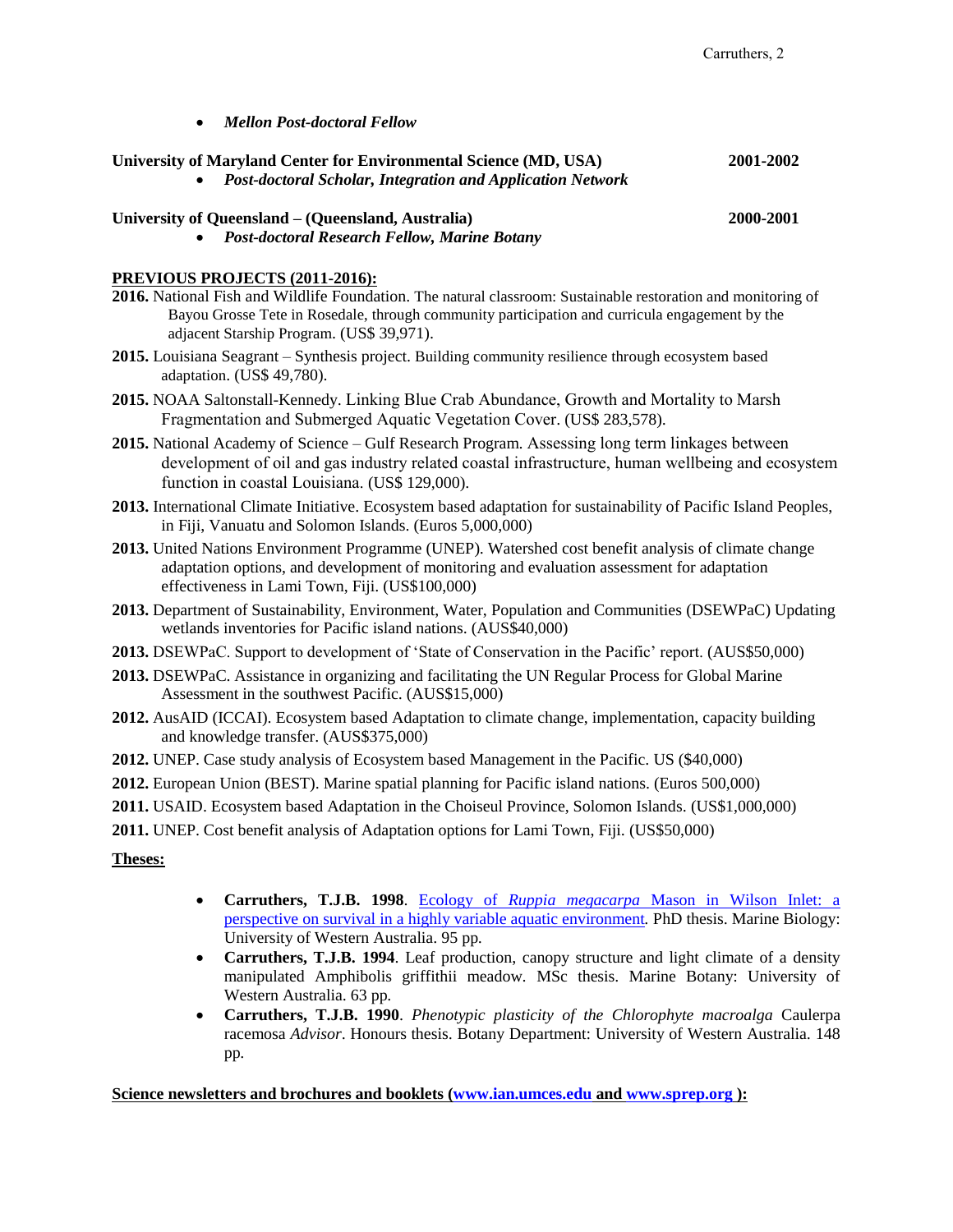- **2012.** A vision for effective and streamlined reporting in the Pacific. SPREP brochure. 4pp.
- **2012.** Samoa 2012 Environmental Outlook: developing a vision for the next 50 years. Samoa MNRE brochure 4pp.
- **2011.** War in the Pacific National Historical Park. Connecting Guam's Natural Resources with its Culture and History. US NPS Natural Resources Park Brochure. 2pp
- **2010.** People and Oceans: managing marine areas for human well-being. Conservation International Marine Management Area Science Program. 4pp.
- **2010.** Living with the Sea: local efforts buffer effects of global change**.** Conservation International Marine Management Area Science Program. 4pp.
- **2010.** Groundwater resources at Kaloko-honokohau National Historical Park. National Park Service, Inventory and Monitoring, Pacific Island Network. 2pp.
- **2010.** National Park of American Samoa: a place of spectacular beauty on our doorstep. National Park Service, Inventory and Monitoring, Pacific Island Network. 2pp.
- **2010.** Bridging the gap between culture and conservation. Conservation International Marine Management Area Science Program. 4pp.
- **2010.** Economic incentives motivate human behavior change. Conservation International Marine Management Area Science Program. 4pp.
- **2010.** Adapting to climate change; maintaining ecosystem services for juman well-being in the Verde Island Passage, Philippines. Conservation International. 12pp.
- **2010.** Conceptual diagrams: tools for science communication. Integration and Application Network. 4pp.
- **2009.** Hawai'i Volcanoes National Park: Kama'aina care about the land. Inventory and monitoring program, Pacific Island Network, National Park Service. 2pp.
- **2008.** South Caucasus region transboundary report card (English and Russian). USAID. 4pp.
- **2008.** Upstream land use effects water quality in Maryland's Coastal Bays. Maryland Coastal Bays Program. 4pp**.**
- **2007.** A cultural context for preserving Hawaii's diverse ecological landscape. Inventory and monitoring program, Pacific Island Network, National Park Service. 4pp.
- **2007.** Morro Bay: working together for a healthy ecosystem. Published in association with SLOCEA, California. 4pp.
- **2007.** Measuring the health of our national parks: Rock Creek Park. Published by National Park Service, Inventory and Monitoring, National Capital Region. 4pp.
- **2007.** Biological indicators enhance water quality monitoring in Maryland's Coastal Bays. March. Published by the Maryland Coastal Bays Program.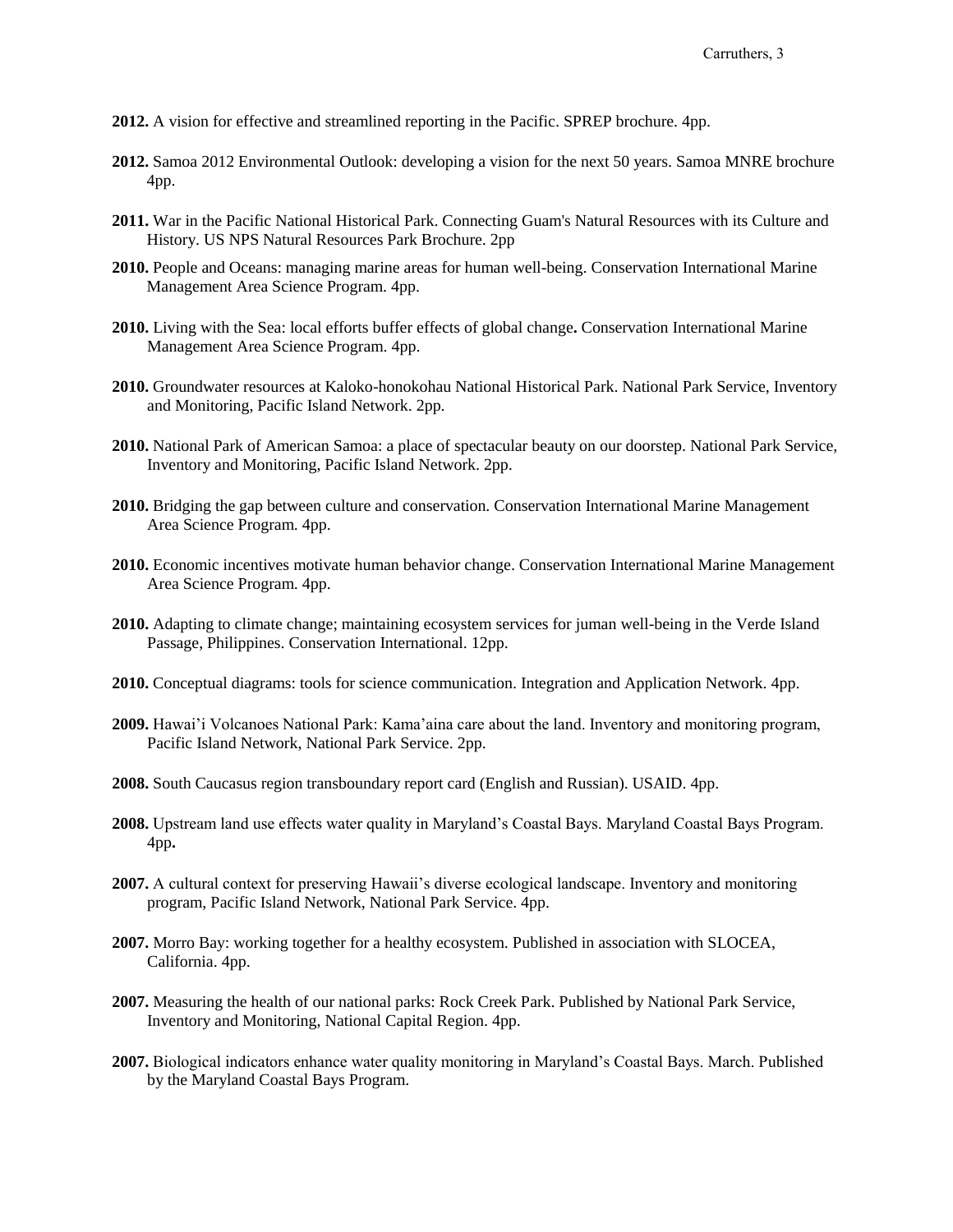- **2007**. [Restore vs retreat: securing ecosystem services provided by coastal Louisiana.](http://ian.umces.edu/pdfs/iannewsletter15.pdf) Published by Coastal Lousiana Ecosystem Assessment & Restoration (CLEAR). 4pp.
- **2007.** The role of benthic communities in the health of Maryland's Coastal Bays. February Published by University of Maryland Cooperative Extension, Wye Mills Research and Education Center. 4pp.
- **2006**. [Enhancing landscape integrity in Coastal Lousiana: Water, sediment and ecosytems.](http://ian.umces.edu/pdfs/iannewsletter15.pdf) July Published by Coastal Lousiana Ecosystem Assessment & Restoration (CLEAR). 4pp.
- **2005**. Reducing flood damage in Coastal Louisiana: Communities, culture and commerce. November Published by Coastal Lousiana Ecosystem Assessment & Restoration (CLEAR). 4pp.
- **2005**. Bay grass restoration in Chesapeake Bay. August Published by the Integration Application Network, Maryland Department of Natural Resources and the SAV restoration workgroup. 4pp.
- **2005**. Creating a framework for reporting ecological conditions: National Capital Region of the National Park Service. August Published by Integration and Application Network and National Parks Service. 4pp.

### **PUBLICATION LIST**

### **Refereed journal articles, books and book chapters:**

- 1. Baustian, M.M., Stagg, C.L., Pery, C.L., Moss, L.C., Carruthers, T.J.B., and Allison, M. 2017. Relationships between salinity and short-term soil carbon accumulation rates from marsh types across a landscape in the Mississippi River Delta. Wetlands doi:10.1007/s13157-016-0871-3
- 2. Fertig, B., Carruthers, T.J.B., Dennison, W.C., Meyer, K.A., and Williams, M.R. 2014. Isotopic values in oysters indicate elemental sources constrained by multiple gradients. Ecological Indicators 46:101-109
- 3. Hills, T., Carruthers, T.J.B., Chape, S., and Donohoe, P. 2013. A social and ecological imperative for ecosystem-based adaptation to climate change in the Pacific islands. *Sustainability Science*. doi 10.1007/s11625-013-0217-5
- 4. Fertig BM, O'Neil JM, Beckert KA, Cain CJ, Needham DM, Carruthers TJB, Dennison WC 2013 Elucidating terrestrial nutrient sources to a coastal lagoon, Chincoteague Bay, Maryland, USA. *Estuarine Coastal and Shelf Science* 116:1-10
- 5. Fertig BM, Carruthers TJB, Dennison WC 2013 Oyster deltaN-15 as a Bioindicator of Potential Wastewater and Poultry Farming Impacts and Degraded Water Quality in a Subestuary of Chesapeake Bay. *Journal of Coastal Research* 30(5): 881-892
- 6. Schupp CA, Winn NT, Pearl TL, Kumer JP, Carruthers TJB, Zimmerman CS. 2013. Restoration of overwash processes creates piping plover (Charadrius melodus) habitat on a barrier island (Assateague Island, Maryland). *Estuarine Coastal Shelf Science* 116:11-20
- 7. Carruthers TJB, Beckert K, Schupp CA, Saxby TA, Kumer JP, Thomas JES B., Dennison WC, Williams M, Fisher T, Zimmerman CS. 2013. Improving management of a mid-Atlantic coastal barrier island through assessment of habitat condition. *Estuar. Coast. Shelf Sci*. 116:74-86
- 8. Murray L, Gurbisz C, Gibson D, Woerner J, Carruthers T. 2012 Collaborative parternships help bridge the gap between science and education. *EOS, Transactions American Geophysical Union.* Vol 93 (49) 510 doi:10.1029/2012EO490003
- 9. Carruthers TJB, Carter SL, Lookingbill TR, Florkowski LN, Hawkey JM, Dennison WC. 2012. A Habitat-Based Framework for Communicating Natural Resource Condition. *ISRN Ecology* 2012:13pp doi:10.5402/2012/38489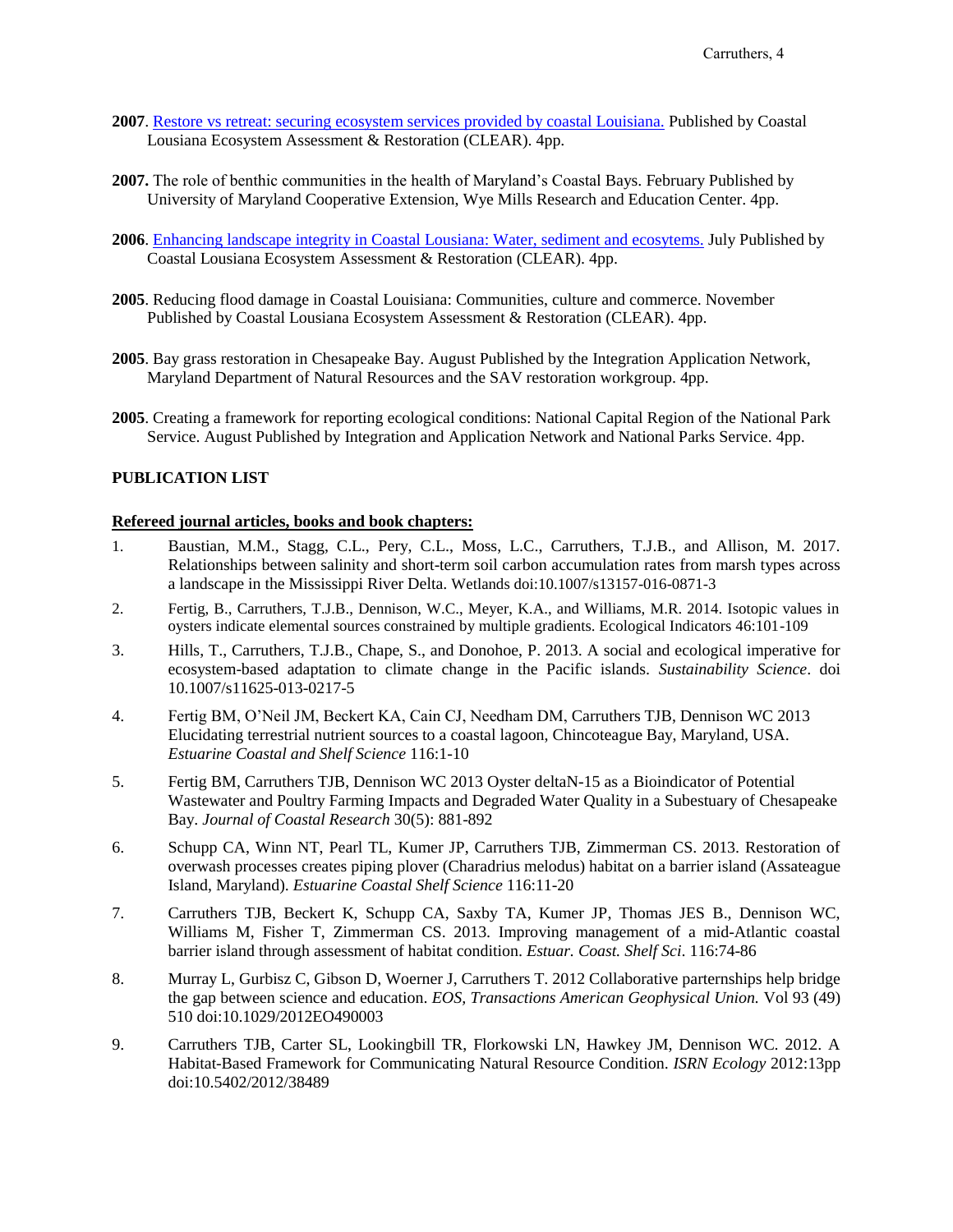- 10. Kendrick GA, Waycott M, Carruthers TJB, Cambridge MLH R., Krauss SL, Lavery PS, Les DH, Lowe RJ, Mascaro i Vidal O, Ooi JLS, Orth RJ, Rivers DO, Ruiz-Montoya L, Sinclair EA, Statton J, van Dijk JK, Verduin JJ. 2012. The Central Role of Dispersal in the Maintenance and Persistence of Seagrass Populations. *Bioscience* 62(1):56–65
- 11. Newton A, Carruthers TJB, Icely J. 2012. The coastal syndromes and hotspots on the coast. *Estuarine Coastal Shelf Science* 96:39–47
- 12. Short FT, Polidoro B, Livingstone SR, Carpenter KE, Bandeira S, Bujang JS, Calumpong HP, Carruthers TJB, Coles RG, Dennison WC, Erftemeijer PLA, Fortes MD, Freeman AS, Jagtap TG, Kamal AHM, Kendrick GA, Kenworthy WJ, La Nafie YA, Nasution IM, Orth RJ, Prathep A, Sanciangco JC, van Tussenbroek B, Vergara SG, Waycott M and Zieman JC. 2011. Extinction risk assessment of the worlds seagrass species. *Biological Conservervation* 144(7):1961–1971
- 13. Longstaff, B.J., Carruthers, T.J.B., Dennison, W.C., Lookingbill, T.R., Hawkey, J.M., Thomas, J.E., Wicks, E.C. and Woerner, J.L. (eds). 2010. Integrating and applying science: a practical handbook for effective coastal ecosystem assessment. 244 pp. IANPress.
- 14. Fertig, B.M., Carruthers, T.J.B., Dennison, W.C., Fertg, E.J. and Altabet, M.A. 2010. Eastern oyster (*Crassostrea virginica*) dN<sup>15</sup>as a bioindicator of nitrogen sources: observations and modeling. *Marine Pollution Bulletin* 60: 1288-1298
- 15. Orth, R.J., Williams, M.R., Marion, S.R., Wilcox, D.J., Carruthers, T.J.B, Moore, K.A., Kemp, W.M., Dennison, W.C., Rybicki, N., Bergstrom, P. and Batiuk, R.A. 2010. Long-term trends in submersed aquatic vegetation (SAV) in Chesapeake Bay, USA, related to water quality. *Estuaries and Coasts* 33: 1144-1163
- 16. Fertig, B.M., Carruthers, T.J.B., Dennison, W.C., Jones, A.B., Pantus, F. Longstaff, B. 2009. Oyster and macroalgae bioindicators detect elevated  $\delta N^{15}$  in Maryland's Coastal Bays. *Estuaries and Coasts* 32: 733-786
- 17. Dennison, W.C., Thomas, J.E., Cain, C.J., Carruthers, T.J.B., Hall, M.R., Jessien, R.V., Wazniak, C.E. and Wilson, D.E. (eds). 2009. Shifting Sands: environmental and cultural change in Maryland's Coastal Bays. 396pp.
- 18. Waycott, M., Duarte, C.M., Carruthers, T.J.B., Orth, R.J., Dennison, W.C., Olyarnike, S., Calladine, A., Fourqurean, J.W., Heck, K.L.Jr., Hughes, A.R., Kendrick, G.A., Kenworthy, W.J., Short, F.T. and Williams, S.L. 2009. Accelerating loss of seagrasses across the globe threatens coastal ecosystems. *Proceedings of the National Academy of Sciences* 106: 12377-12381
- 19. Ksiazek K, McGlathery K, Reynolds L, Schwartzchild A, Wilkerson C, Carruthers TJB, Gurbitsz C, Woerner JL, Murray L. 2009. Learning about Coastal Trends: what is the story with seagrasses... and how does it affect me? *Science Activities* 46(3):27–31
- 20. Duarte, C.M., Dennison, W.C., Orth, R.J. and Carruthers, T.J.B. 2008. The relative charisma of coastal ecosystems: coral reefs, mangrove forests, salt marshes and seagrass meadows. *Estuaries and Coasts* 31:233-238
- 21. Heck, K.L., Carruthers, T.J.B., Duarte, C.M., Hughes, A.R., Kendrick, G., Orth, R.J. and Williams, S.L. 2008. Trophic transfers from seagrass meadows subsidize diverse marine and terrestrial consumers. *Ecosystems* 11: 1198-1210
- 22. Carruthers, T.J.B., Dennison, W.C., Kendrick, G.A., Waycott, M., Walker, D.I. and Cambridge, M.L. 2007. Seagrasses of south-western Australia: a conceptual synthesis of the world's most diverse and extensive seagrass meadows. *Journal of Experimental Marine Biology and Ecology*: 350: 21-45
- 23. Carter, S.L., Mora-Bourgeois, G., Lookingbill, T.R., Carruthers, T.J.B. and Dennison, W.C. 2007. The Challenge of communicating monitoring results to effect change. *The George Wright Forum* 24: 48- 58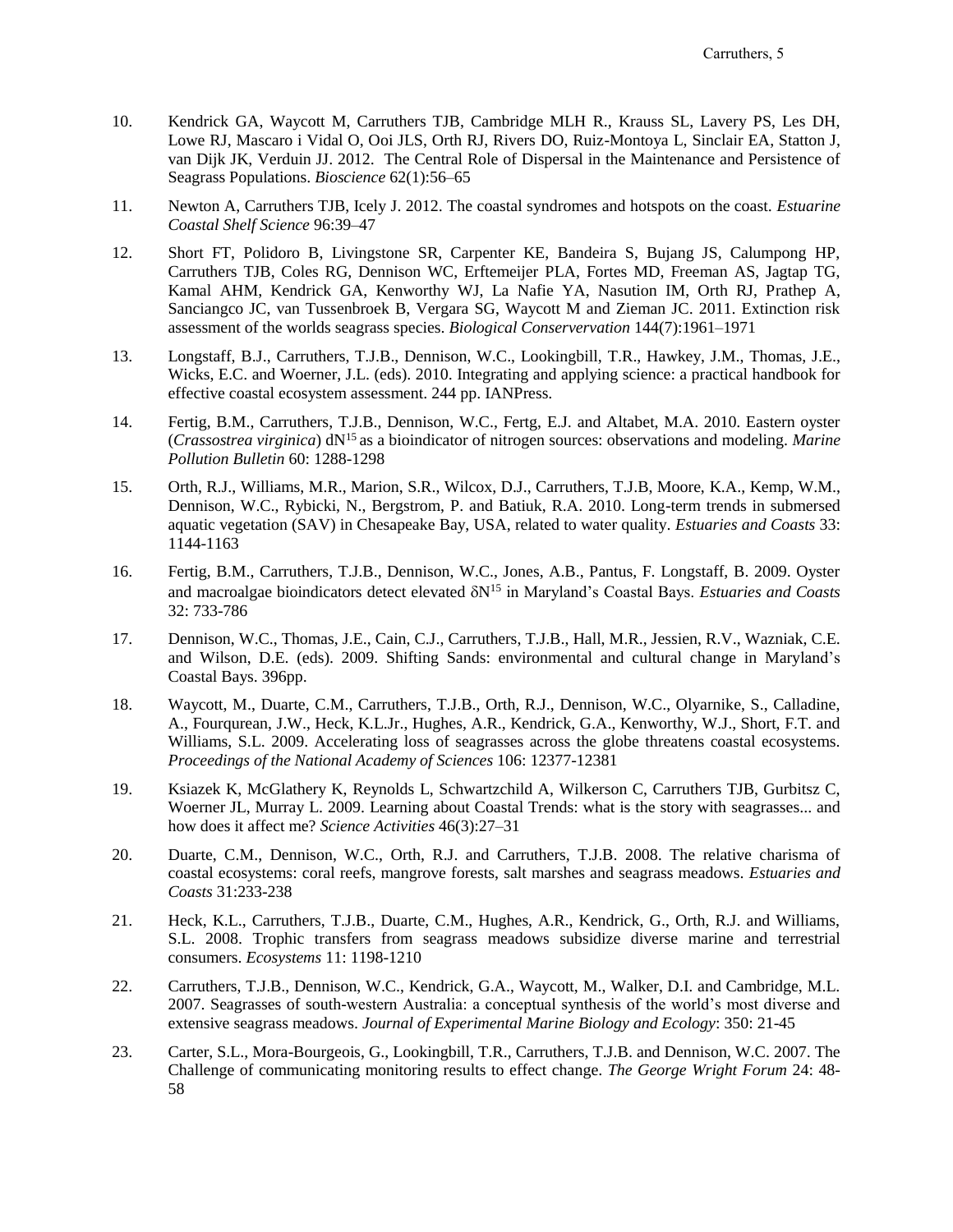- 24. Dennison, W.C., Lookingbill, T.R., Carruthers, T.J.B., Hawkey, J.M. and Carter, S.L. 2007. An eye opening approach to integrated environmental assessments. *Frontiers in Ecology* 5: 307-314
- 25. Grinham, A., Carruthers, T.J.B., Fisher, P., Udy, J. and Dennison, W.C. 2007. Accurately measuring the abundance of benthic microalgae (BMA) in spatially variable habitats. *Limnology and Oceanography methods* 5: 119-125
- 26. Short, F., Carruthers, T.J.B., Dennison, W.C. and Waycott, M. 2007. Global seagrass distribution and diversity: a bioregional model. *Journal of Experimental Marine Biology and Ecology* 350: 3-20
- 27. Wazniak, C.E., Hall, M.R., Carruthers, T.J.B. and Sturgis, B. 2007. Assessing eutrophication in a shallow lagoon: evaluating status and establishing trends in Maryland Coastal Bays. *Ecological Applications* 17: S64-S78
- 28. Orth, R.J., Carruthers, T.J.B., Dennison, W.C., Duarte, C.M., Fourqurean, J.W., Heck, K.L., Hughes, A.R., Kendrick, G.A., Kenworthy, W.J., Olyarnik, S., Short, F.T., Waycott, M. and Williams, S.L. 2006. A global contemporary crisis for seagrass ecosystems. *Bioscience* 56: 987-996
- 29. Thomas, J.E., Saxby, T.A., Jones, A.B., Carruthers, T.J.B., Abal, E.G. and Dennison, W.C. 2006. Communicating Science Effectively: A practical handbook for integrating visual elements. IWA Press, U.K. 136pp.
- 30. Carruthers, T.J.B., Barnes, P.A.G., Jacome, G.E. and Fourqurean, J.W. 2005. Lagoon scale processes in a coastally influenced Caribbean system: implications for the seagrass *Thalassia testudinum*. *Caribbean Journal of Science* 41(3), 441-455.
- 31. Carruthers, T.J.B., van Tussenbroek, B.I. and Dennison, W.C. 2005. Influence of submarine springs and wastewater on nutrient dynamics of Caribbean seagrass meadows. *Estuarine Coastal and Shelf Science* 64:191-199.
- 32. Smith, M., Carruthers, T. and Bunn, S. 2005. Aquatic Habitats. *In*: Abal, E.G., Bunn, S. and Dennison, W.C. (Eds). Healthy Waterways Healthy Catchments: Making the connection in South East Queensland, Australia. Moreton Bay and Catchments Partnership, Brisbane 240p.
- 33. Dennison, W.C., Carruthers, T.J.B., Thomas, J.E. & Glibert, P.M. 2004 A comparison of issues and management approaches in Moreton Bay, Australia and Chesapeake Bay, USA. In: *Developments in Ecosystems volume 1: Wetlands Ecosystems in Asia: Function and Management* (MH Wong, ed). pp. 3-25.
- 34. Carruthers T.J.B., Dennison W.C., Longstaff B.J,. Waycott M., Abal E.G., McKenzie L.J., Long W.J.L. 2002. Seagrass habitats of north eastern Australia: models of key processes and controls. Bulletin of Marine Science 71(3): 1153–1169.
- 35. Mellors, J., Marsh, H.M., Carruthers, T.J.B. and Waycott, M. 2002. Do seagrasses influence nutrient and sediment structure in tropical intertidal environments? *Bulletin of Marine Science* 71(3):1215- 1226.
- 36. Carruthers, T.J.B., Longstaff, B. J., Dennison, W.C., Abal, E.G., and Aioi, K. 200[1. Measurement of](http://ian.umces.edu/myianpwresources/pubs/tim_pdfs/carruthers_et_al_gsm_2001.pdf)  [light penetration in relation to seagrass.](http://ian.umces.edu/myianpwresources/pubs/tim_pdfs/carruthers_et_al_gsm_2001.pdf) In: Short, F and Coles, R (Eds) Global seagrass methods. Elsevier. Chapter 19. pp 369-392.
- 37. Carruthers T.J.B. 1999. Within canopy growth strategies of the two seagrass species *Amphibolis griffithii* (J. Black) den Hartog and *Amphibolis antarctica* (Labillardiere) Sonder & Ascherson ex Ascherson. *Proceedings of the 1996 Rottnest Island Marine Biological Workshop*.pp 41-50
- 38. Carruthers T.J.B. and D.I. Walker. 1999. Sensitivity of transects across a depth gradient for measuring changes in aerial coverage and abundance of *Ruppia megacarpa* Mason. *Aquatic Botany*.65:281-292
- 39. Carruthers T.J.B., Walker D.I. and G.A. Kendrick. 1999. Abundance of *Ruppia megacarpa* Mason in a seasonally variable estuary. *Estuarine Coastal and Shelf Science* 48: 497-509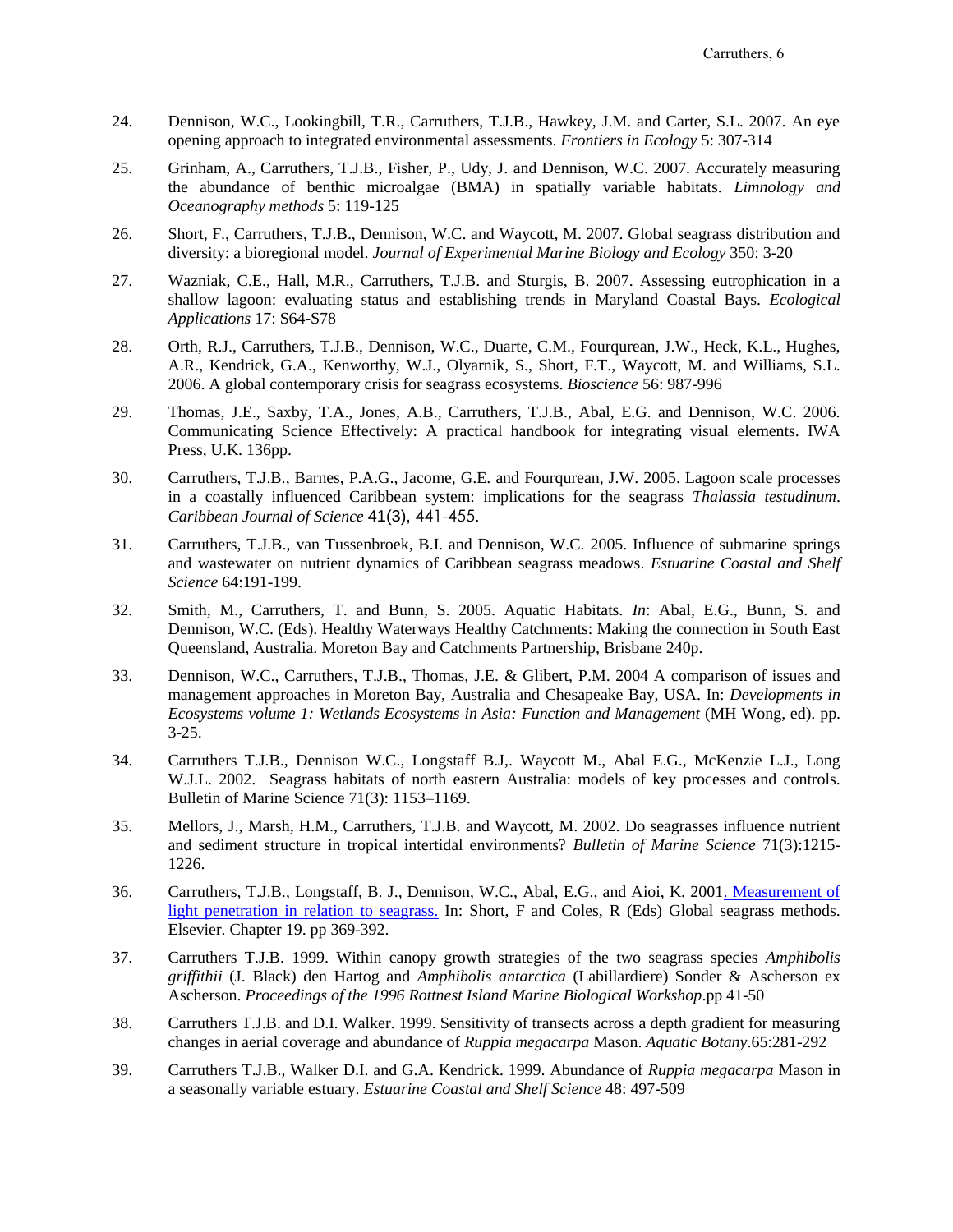- 40. Carruthers T.J.B. and D.I. Walker. 1997. Light climate and energy flow in the seagrass canopy of *Amphibolis griffithii* (J.M. Black) den Hartog. *Oecologia* 109:335-341
- 41. Walker D.I., T.J.B. Carruthers, P.F. Morrison and A.J. McComb. 1996. Experimental manipulation of canopy density in a temperate seagrass (*Amphibolis griffithii* [Black, Den hartog]) meadow: effect on sediment. *Seagrass Biology: proceedings of an international workshop, Rottnest Island, Western Australia 25-29 Jan 1996*. pp 117-122
- 42. Carruthers T.J.B., D.I. Walker and J.M. Huisman. 1993. An investigation of the taxonomy of two forms of *Caulerpa* from Perth, Western Australia, with a description of a new species. *Botanica Marina*: 36: 589-596

#### **REPORTS:**

- Hemmerling, S.A., Carruthers, T.J.B., Hijuelos, A.C., Riley, A.C., and Bienn, H.C. 2016. Trends in oils and gas infrastructure, ecosystem function, and socieoeconomic wellbeing in coastal Louisiana. WISR-001- 2016. The Water Institute of the Gulf. 20pp.
- Iacovino, C., Donohoe, P., Carruthers, T. and Chape, S. 2013. Ecosystem-based Adaptation and climate change vulnerability for Choiseul Province, Solomon Islands – a synthesis report. SPREP, Apia, Samoa, 14 pp.
- Rao NS, Carruthers TJB, Anderson P, Sivo L, Saxby TA, Durbin, T, Jungblut V, Hills T and Chape S. 2012. A comparative analysis of ecosystem-based adaptation and engineering options for Lami Town, Fiji. UNEP Technical Report, 28pp
- Lookingbill T, Bentsen CN, Carruthers TJB, Costanzo SD, Dennison WC, Doherty C, Lucier S, Madron J, Poppell E and Saxby TA. 2012. Colonial National Historical Park natural resource condition assessment. USNPS Technical Report, 156pp
- Thomas JE, Calzarette J, Campbell JP, Carruthers TJB, Cohen D, Dennison WC, Donaldson L, Landsman A, Lehman M, Nortrup M and Wenschhof E. 2011. Antietam National Battlefield Natural Resource Condition Assessment. USNPS Technical Report,, 160pp
- Thomas JE, Campbell JP, Carruthers TJB, Dennison WC, Gorsira B, Lehman M and Nortrup M. 2011. Manassas National Battlefield Park Natural Resource Condition Assessment. USNPS Technical Report,, 144pp
- Thomas JE, Banasik A, Campbell JP, Carruthers TJB, Dennison WC, Lehman M and Nortrup M. 2011. Monocacy National Battlefield Natural Resource Condition Assessment. IAN Press, Cambridge, MD, 148pp
- Carruthers TJB, Beckert KA, Dennison WC, Thomas JE, Saxby TA, Williams MR, Fisher T, Kumer J, Schupp C, Sturgis B, and Zimmerman C. 2011. Assateague Island National Seashore Natural Resource Condition Assessment. IAN Press, Cambridge, MD, 182pp
- Carruthers, T., Carter, S., Florkowski, L.N., Runde, J. and Dennison, B. 2009. Rock Creek Park Natural Resource Condition Assessment. National Park Service, Natural Resource Report NPS/NCRN/NRR-2009/109
- Beckert, K., Fertig, B., O'Neil, J., Carruthers, T.J., Wazniak, C., Sturgis, B., Hall, M., Jones, A.B. and Dennison, W.C. 2008. Fine scale pattern of water quality in three regions of Maryland's Coastal Bays: assessing nitrogen source in relation to land use. Report to Maryland Coastal Bays Program.
- Fertig, B., Carruthers, T.J. and Dennison, W.C. 2007. Linking Monie Bay watershed land use to nitrogen stable isotopes in tissues of the native eastern oyster, Crassostrea virginica. Report to National Estuarine Research Reserve.
- Banisak, A and 33 others. 2006. A conceptual basis for natural resource monitoring. Report to National Park Service, Inventory and Monitoring, National Capital Region Network.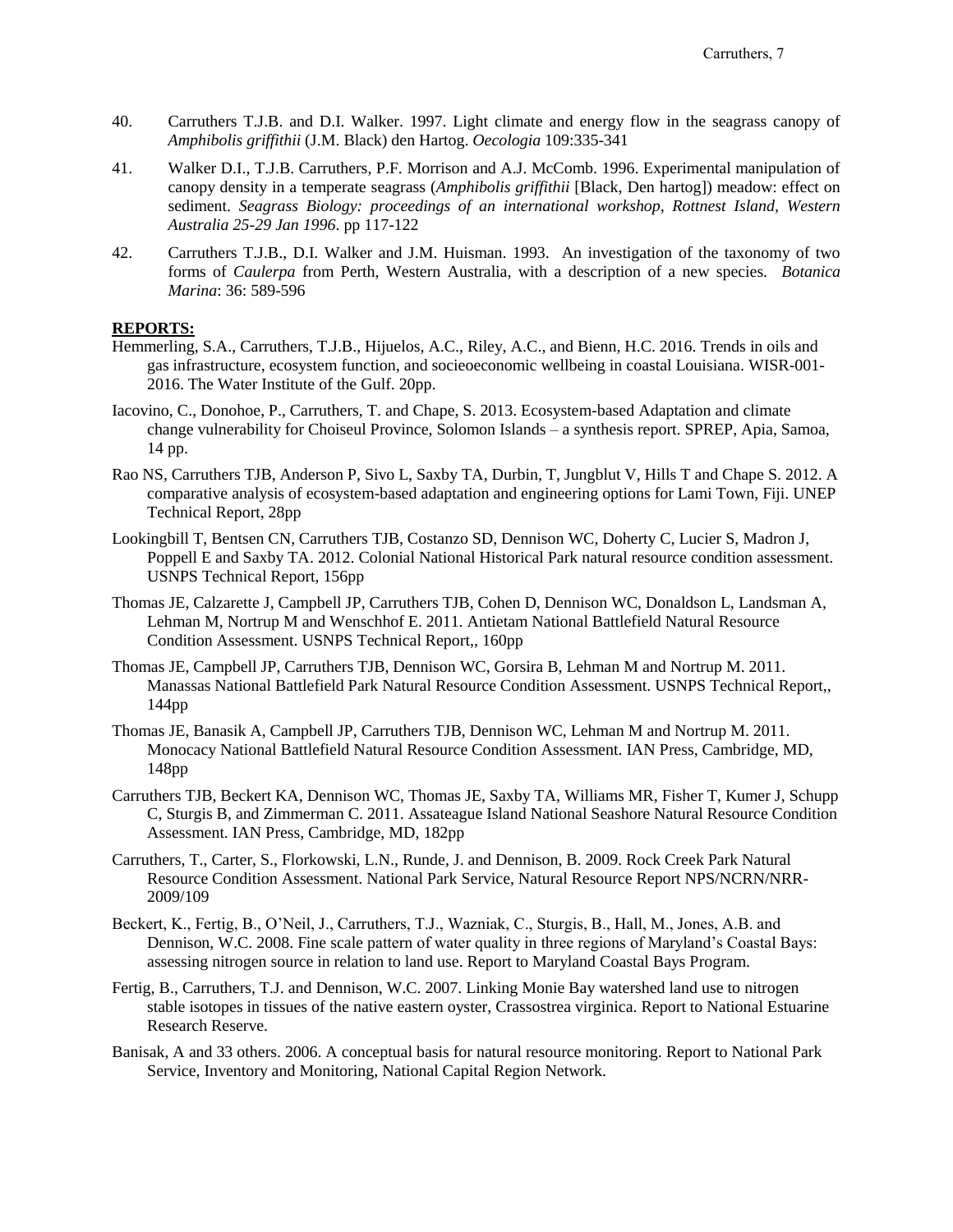- Fertig, B., Carruthers, T.J., Wazniak, C., Sturgess, B., Hall, M., Jones, A.B. and Dennison, W.C. 2006. Water quality in four regions of the Maryland Coastal Bays: assessing nitrogen source in relation to rainfall and brown tide. Report to Maryland Coastal Bays Program. 49pp.
- Wazniak, C., Hall, M., Cain, C., Wilson, D., Jesien, R., Thomas, J., Carruthers, T. and Dennison, W. 2004. [State of the Maryland Coastal Bays. \(public report\).](http://ian.umces.edu/pdfs/mcb.pdf) Maryland Department of Natural Resources, Maryland Coastal Bays Program and University of Maryland Center for Environmental Science.
- Carruthers, T. and Wazniak, C. 2004. Development of a water quality index for the Maryland Coastal Bays In: Wazniak, C. and Hall, M. (eds). Maryland's Coastal Bays: An Ecosystem Health Assessment (technical report), Maryland Department of Natural Resources, DNR-12-1202-0009. Chapter 4.4. pp 4.59-4.66.
- Wazniak, C., Karrh, L., Parham, T., Naylor, M., Hall, M., Carruthers, T. and Orth, R. 2004. [Seagrass](http://www.dnr.maryland.gov/coastalbays/publications/Chapter6.1.pdf)  [abundance and habitat criteria in the Maryland Coastal Bays.](http://www.dnr.maryland.gov/coastalbays/publications/Chapter6.1.pdf) In: Wazniak, C. and Hall, M. (eds). Maryland's Coastal Bays: An Ecosystem Health Assessment (technical report), Maryland Department of Natural Resources, DNR-12-1202-0009. Chapter 6.1. pp 6.2-6.18.
- Carruthers, T. and Wazniak, C. 200[4. Development of a seagrass habitat suitability index for the Maryland](http://www.dnr.maryland.gov/coastalbays/publications/Chapter6.2.pdf)  [Coastal Bays.](http://www.dnr.maryland.gov/coastalbays/publications/Chapter6.2.pdf) In: Wazniak, C. and Hall, M. (eds). Maryland's Coastal Bays: An Ecosystem Health Assessment (technical report), Maryland Department of Natural Resources, DNR-12-1202-0009. Chapter 6.2. pp 6.18-6.23.
- Carruthers, T., Dennison, W., Wazniak, C. and Hall, M. 2004. Coastal Bays ecosystem health index: bringing it al together. In: Wazniak, C. and Hall, M. (eds). Maryland's Coastal Bays: An Ecosystem Health Assessment (technical report), Maryland Department of Natural Resources, DNR-12-1202-0009. Chapter 9.1. pp 9.2-9.7.
- Jones, A.B., Carruthers, T.J.B., Pantus, F., Thomas, J., Saxby, T.A. and Dennison, W.C. 200[4. A water quality](http://ian.umces.edu/pdfs/md_coastal_bays_report.pdf)  [assessment of the Maryland Coastal Bays including nitrogen source identification using stable isotopes.](http://ian.umces.edu/pdfs/md_coastal_bays_report.pdf) Report to Maryland Coastal Bays Program. 59pp.
- Schlacker, T and Carruthers, T. 200[2. Maroochy River.](http://ian.umces.edu/myianpwresources/pubs/tim_pdfs/maroochy.pdf) In: Abal, E., Moore, K., Gibbes, B. and Denison, B. (Eds). State of South-east Queensland Waterways Report 2001. Chapter 3. Moreton Bay Waterways and Catchments Partnership. Brisbane. Pp 11-17.
- Schlacker, T and Carruthers, T. 200[2. Mooloolah River.](http://ian.umces.edu/myianpwresources/pubs/tim_pdfs/mooloolah.pdf) In: Abal, E., Moore, K., Gibbes, B. and Denison, B. (Eds). State of South-east Queensland Waterways Report 2001. Chapter 4. Moreton Bay Waterways and Catchments Partnership. Brisbane. Pp 18-25.
- Pockock, J, Carruthers, T.J.B. and Schlacker, T. 2002. Final Report of Maroochy Mooloolah Loads and Impacts Study. WBM Oceanics, prepared for SEQRWMS
- Carruthers, T.J.B., Hewson, I. and Dennison, W.C. 2000. Maroochy/Mooloolah loads and impacts study: phase 2 interim data report. Submitted to WBM Oceanics Australia. 28pp
- Carruthers T.J.B., G. Bastyan and M. Robb. 1998. Monitoring plan for *Ruppia megacarpa* in Wilson Inlet. Prepared for Water and Rivers Commission, Western Australia
- Carruthers T.J.B. and D.I. Walker. 1998. Final monitoring program report to the WA Department of Transport, Batavia Coast Marina Development. Water quality, heavy metals, hydrocarbons and bacteria.
- Carruthers T.J.B., J. Wilshaw and D.I. Walker. 1997. Ecology of *Ruppia megacarpa* Mason and its epiphytes in Wilson Inlet - the influence of physical factors. A report to Water and Rivers Commission, Western Australia 123pp.
- Walker D.I. , Carruthers, T.J.B. and Kendrick, G.A. 1991. Geraldton Foreshore and Marina Development; Monitoring Program Report 1991; To the Department of Marine and Harbours; Water Quality, Heavy Metals and Biota.